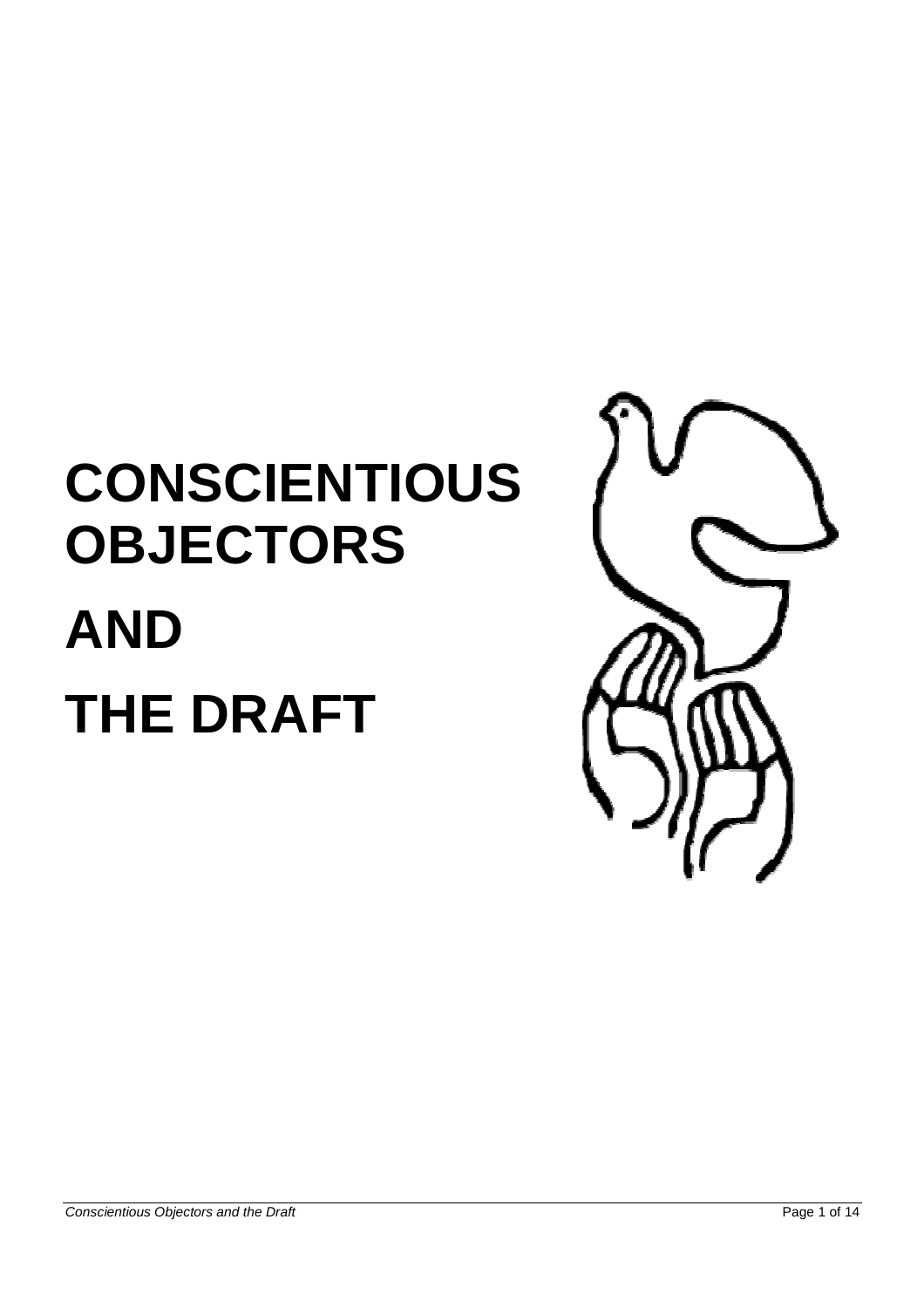## **Table of Contents**

| How the Draft Would Work Manual Allen Manual Manual Manual Manual Manual Manual Manual Manual Manual Manual Ma |
|----------------------------------------------------------------------------------------------------------------|
|                                                                                                                |
|                                                                                                                |
|                                                                                                                |
|                                                                                                                |
|                                                                                                                |
|                                                                                                                |
| Bibliography 13                                                                                                |
|                                                                                                                |
|                                                                                                                |
|                                                                                                                |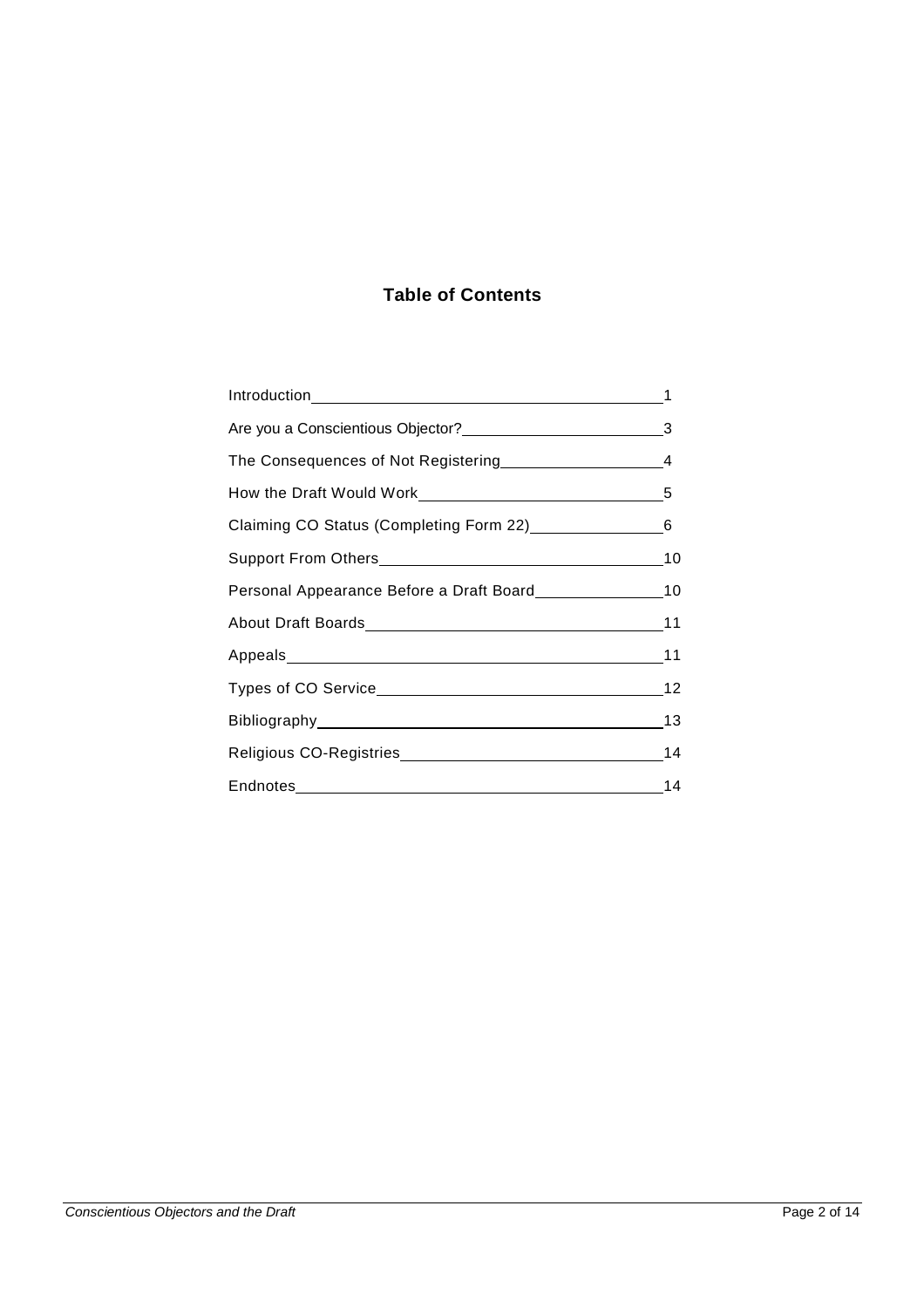#### **Introduction**

If you're under age 35 and have at some point questioned whether or not you could kill another person, then you might be a conscientious objector (CO). This guide will help you to determine if you are "opposed to participation in war in any form" –the statutory definition of a conscientious objector's belief—and walk you through the steps of making a CO claim.

Like other governments, the U.S. government has war-making powers and legal authority to draft people into the military. Fortunately, the draft law also requires the government to recognize conscientious objectors. The law provides that COs who are drafted may serve in the military in tasks not directly involved in killing or they can work outside of the military to serve society.

Getting the government to acknowledge and protect conscientious conviction is often difficult. With adequate preparation, however, conscientious objectors can expect to succeed with their claims.

**If you think you might be a CO, you should begin to prepare your claim now**. A longer history of expressing your views will significantly help your claim in the event of a draft. Please note that you cannot officially claim CO status until there is a draft, although there are steps you should take to document your status.

If you are already in the military, including R0TC or the reserves, and realize that you are a CO, that is grounds for honorable discharge. Contact the Center on Conscience and War for help and copies of military regulations.

#### **What You Can Do Now**

- 1. Determine whether or not you are a conscientious objector though personal research and reflection and dialogue with others.
- 2. If the answer is yes, and you are not already registered for the draft, you should decide if registering violates your beliefs. There can be severe consequences, so read the information below and be absolutely clear before you chose to not register.
- **3.** Whether you to chose to register or not, or if you're already registered, you should start documenting your conscientious objection immediately. This guide will help you do that (including how to do so as part of registering for selective service).

#### **Are you a Conscientious Objector?**

This is a serious question with real consequences, so it should not be taken lightly. Read about being a CO. The reflections, beliefs, and witness of others may help you to clarify and strengthen your own views. You may find prayer and meditation will clarify your position.

Talk over your decisions with people you trust: family members, friends, clergy, teachers, or anyone else on whom you rely for guidance. A trained draft counselor can help you understand the laws and procedures governing COs.

If you decide that you are a CO, you should start documenting you claim immediately. By following the steps suggested in this guide, you can create the record necessary to make a successful CO claim in the event of a draft.

#### **Selective Service**

Selective Service is the US Government Agency that tracks young men who would be compelled to enter the Armed Services if a draft is authorized by Congress. Should the draft begin, the first people drafted would be those turning 20 during the current calendar year. The exact formula for drafting is discussed below in "How the Draft Would Work."

The Presidential Proclamation of 1980 orders you to register during the 60 days beginning 30 days before the "eighteenth anniversary" of your birth. Since your birthday is one of those days, the period ends 29 days after it. Selective Service allows you to register by mail, telephone and over the Internet.

#### **Will You Register?**

Most conscientious objectors register as the law requires even though they must wait until there is a draft to be classified by the government as a CO. However, some conscientious objectors have a problem complying with the legal requirement to register with the Selective Service System because it will not recognize their registration as a conscientious objector. Others view the draft as an instrument of war and cannot register in good conscience. **You should know that the law does not provide for conscientious objection to registration and the draft itself.**

The government claims that 90% register by age 20. Between 1980 and 1985, only twenty persons out of those who did not register were prosecuted. All but the last two had expressed their convictions publicly (and those two did comply once the requirement was properly interpreted to them.) The other eighteen held conscientious beliefs that compelled them to oppose war in any form, and that included preparations for war. No one has been prosecuted since 1985, but that could change ay any time.

In Welsh v. U.S., 1970, the Supreme Court characterized those who qualify as COs as people "whose consciences, spurred by deeply held moral and ethical beliefs will give them no rest or peace if they allowed themselves to become any part of an instrument of war." Many who object to the draft and registration see it as an instrument of war, and therefore believe they ought not to register.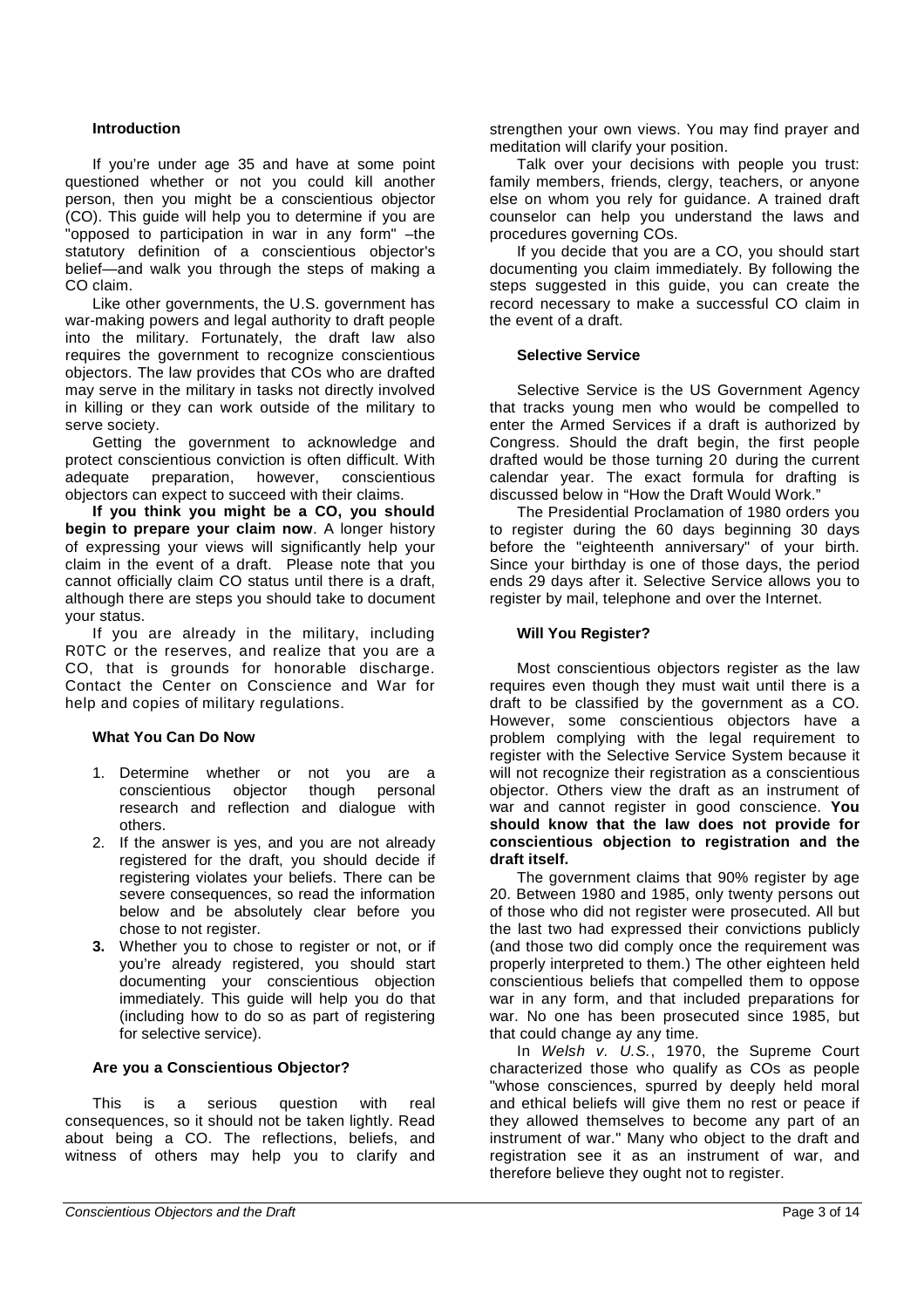Draft registration has in fact already been used as a part of war. In his State of the Union Address to Congress in 1980, President Carter introduced draft registration in order to send a message to the Soviet Union in response to its military presence in Afghanistan. Dr. Bernard Rostker, the Director of Selective Service, had recently reported to the President that peacetime registration was not necessary.

The former Director of Selective Service, General Thomas Turnage, likened registration to "a powerful weapon. . .a defense weapon. . .that has a rightful place in America's arsenal alongside bombers and missiles"<sup>1</sup>. His chief of staff called it a deterrent (in the sense that nuclear weapons are). Alfred Rascon, current Director of Selective Service, reaffirmed that position talking about the value of Selective Service to American's overall military readiness in Selective Service's 2001 Annual Report. These officials thus confirm the problem of conscience for persons who feel they cannot be part of hostilities even by registering for the draft.

Unfortunately, although some lower court judges have said there ought to be legal provision for those who cannot register, there are currently no legal provisions to recognize conscientious objection to the draft itself.

#### **The "Beg Policy"**

The government's policy, as described to the Supreme Court, makes every effort to get the nonregistrant to register. An indictment generally will not be made if, at the last moment, you are persuaded to register. Even after indictment, you are given opportunity at the pretrial state to divert to less punitive options, if you will register.

Selective Service sends at least two warning letters before turning over the name of a suspected violator to the Justice Department for investigation. The Justice Department rarely, if ever, does anything with this information. If the Justice Department does proceed, it first sends letters, then the FBI to investigate before putting the case to a grand jury for indictment. These policies are subject to change, so you should not rely on them for a last minute reprieve.

Any conscientious person who intends not to register should discuss it thoroughly with a spiritual advisor and get good legal advice. Please note that most clergy, counselors and attorney, have not received specific training to help young people and their families understand their spiritual, moral, and legal options when faced with conscription and war. If they do not know already what is in this booklet, **do not rely on their technical advice—**get help from someone with more experience. The Center on Conscience and War and Central Committee for Conscientious Objectors maintain referral lists of trained counselors and attorneys. Their contact information is listed at the end of this guide.

You should anticipate that your life could be greatly disrupted as a result of this action.

#### **The Consequences**

The maximum penalty for anyone convicted of violating the draft law is imprisonment of up to five years and a fine of up to  $$250,000^2$ . That includes failure to register, providing false information to the Selective Service System, failure to notify Selective Service within 10 days of moving, and refusing induction.

Although non-registrants face a low risk of prosecution in court, even those who have not been charged also face very real punishments. The federal government denies non-registrants loans and grants for higher education, federally funded job training, and employment in most federal jobs. Non-citizens are denied citizenship $3$ .

Twenty-seven states and some municipalities have enacted similar laws. Selective Service is encouraging states to refuse drivers licenses or ID cards to non-registrants, and/or to have the drivers license application automatically register those who are required to do so. However, some states merely make the drivers license another way to register rather than coerce registration.

A few colleges and universities offer alternative aid to compensate for lost federal funds. Some religious organizations, such as the historic peace churches, have made special provisions to assist students who are denied financial aid because they do not qualify for government grants and loans. A national Fund for Education And Training (FEAT) to provide loans has been established by groups that support war objectors $4$ .

#### **If You Chose To Register**

COs should register the "old fashioned" way by mail. The registration card should be available at the counter at the post office or a clerk will provide you with one. You must give your name, date of birth, gender, address and social security number. A privacy statement on the registration card shows that the information can be widely shared and is used by military recruiters.

The card does not have a space to indicate that you intend to claim CO classification, but you may write between the lines on the face of the card: "I am a conscientious objector," or some similar statement.

The cards are sent to the data processing center of the Selective Service System. The information is entered into the computer and microfilmed. Then the original card is destroyed.

You will want to make your own record of your registration as a CO since Selective Service has not programmed its computer to record your intention to claim CO status. Make a photocopy of the form before submitting it. You can establish the date of your copy by folding the copy over and mailing it to yourself by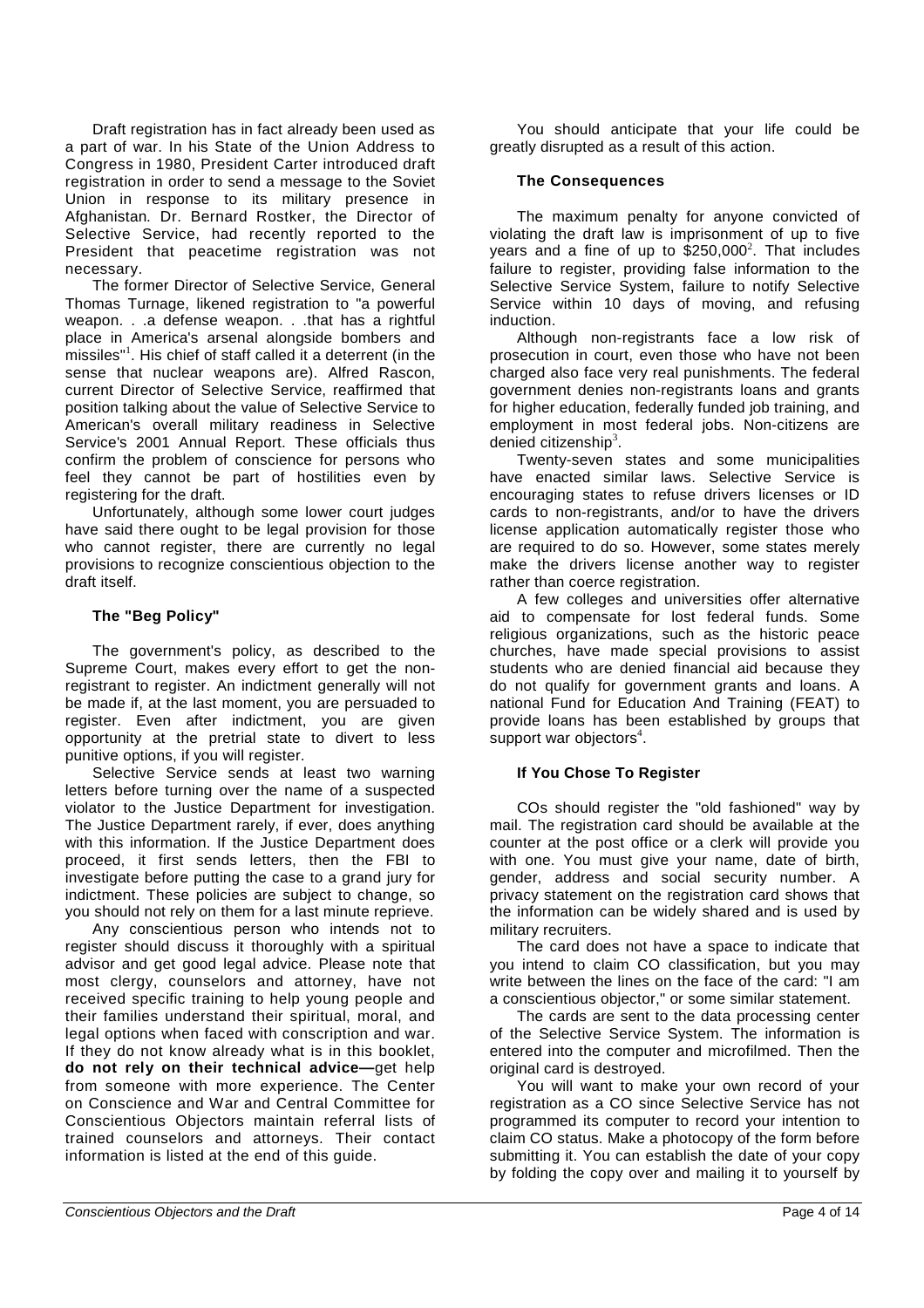writing your address on the back of the copy rather than on an envelope. The postmark on the copy will show the date you registered as verification that you indicated that you were a CO at that time. Put this in your file (which could be just a shoe box where you collect material on peace and conscientious objection).

Selective Service will send you Form 3-A acknowledging your registration. You will be given a Selective Service number, which you should use every time you correspond with Selective Service. You should correct any errors in the record of your registration, including their "error" of not acknowledging that you registered as a CO. Form 3- B, Correction/Change Form comes with the acknowledgment. Keep a photocopy and send it **certified mail, return receipt requested**. These also go into your file.

Use Form 2, Change of Information Form (available at the post office) to make later changes in the information on your card. You have 10 days to notify Selective Service of any change in your address.

Some counselors suggest that you also submit a statement of your beliefs to Selective Service. If you choose to do so, it should be a synopsis of the claim you would file later (described below). Selective Service will probably write back to tell you that it does not classify COs (or anyone else) at this time. If you get such a letter from Selective Service, put that in your file, too! It is further proof that they got a statement from you about your conscientious objection. Note, however, that Selective Service will not keep your CO letter.

Most counselors will urge you to expend this same effort to place your early statement on record with your church or other organization you have chosen for keeping track of your CO claim.

If you realized you are a CO after you registered, you can use the change of information form to make a record of it. Or you can simply write a letter to Selective Service stating this. Remember to send all correspondence to Selective Service by **certified mail, return receipt requested.** Always include your Selective Service Number. Keep your correspondence and receipts in your file. When you talk to Selective Service personnel, keep a memo of that conversation. Sign and date all materials and put them in your own file.

Understand, however, that in all this preliminary process you are not actually applying for the CO classification. That comes later. But this helps to document your later claim.

#### **How the Draft Would Work**

The total force policy developed by the Department of Defense in the mid-seventies requires the use of reserve troops before the use of draftees. Under this policy there are five separate levels of mobilization, and a draft is to be used only at the

highest level, a "total mobilization." The president would have the power to draft people only after a bill is passed by Congress authorizing inductions.

Should the draft begin, the first people drafted would be those turning 20 during the current calendar year. The First Priority Selection Group in the year 2003 consists of all those born in 1983, so in January almost all the members of that group would be 19 years old. Selective Service would hold a lottery to randomly assign a number to every date in the Year. Those facing the draft would get what ever number is assigned to their birthday. Selective Service would first draft all those who have the number one, then all the twos and so on in that First Priority Selection Group. Each subsequent year the Selective Service System will hold a new lottery for those who are turning 20 during that upcoming year, thus creating a new First Priority Selection Group. In order for someone in the Second Priority Selection Group (those turning 21 that year) to get drafted, every eligible person in the First Priority Selection Group must first be drafted. Then Selective Service would go to those in the Second Priority Selection Group with a #1.

After the Second Priority Selection Group (of those turning 21), the System would go to 22 year olds, then 23, until the age of 25. Then the System goes to extended liabilities persons up to 34 years old. Only then are 18 year olds are called.

Selective Service has developed two different plans for implementing a draft. Under either, COs would have a very short time period to file a claim, possibly less than 10 days.

#### Mobilization Draft: Two-Weeks

In the two week emergency scenario, the lottery will be held the day after Congress and the President authorize the mobilization draft. The next day Selective Service will send induction orders to those chosen in the lottery. The induction order would actually be a mailgram from Selective Service instructing them to report to a MEPS (Military Entrance Processing Center). The regulations state that in order to file a claim for exemption, deferment or conscientious objection, must first be ordered to report for induction. The claim must be filed no later than the day before the individual is scheduled to report (this is explained in the mailgram). These mailgrams should get to most people within a day or two of being issued, so that leaves about a week for filing claims. You waive your right to any classification you do not claim during that narrow window of time, even if you can document that you qualify for it. The Selective Service System may grant exceptions to these time limits for good cause, but if they refuse to do so there is no appeal. If you report to MEPS and pass the examination you will be on a bus to boot camp that day.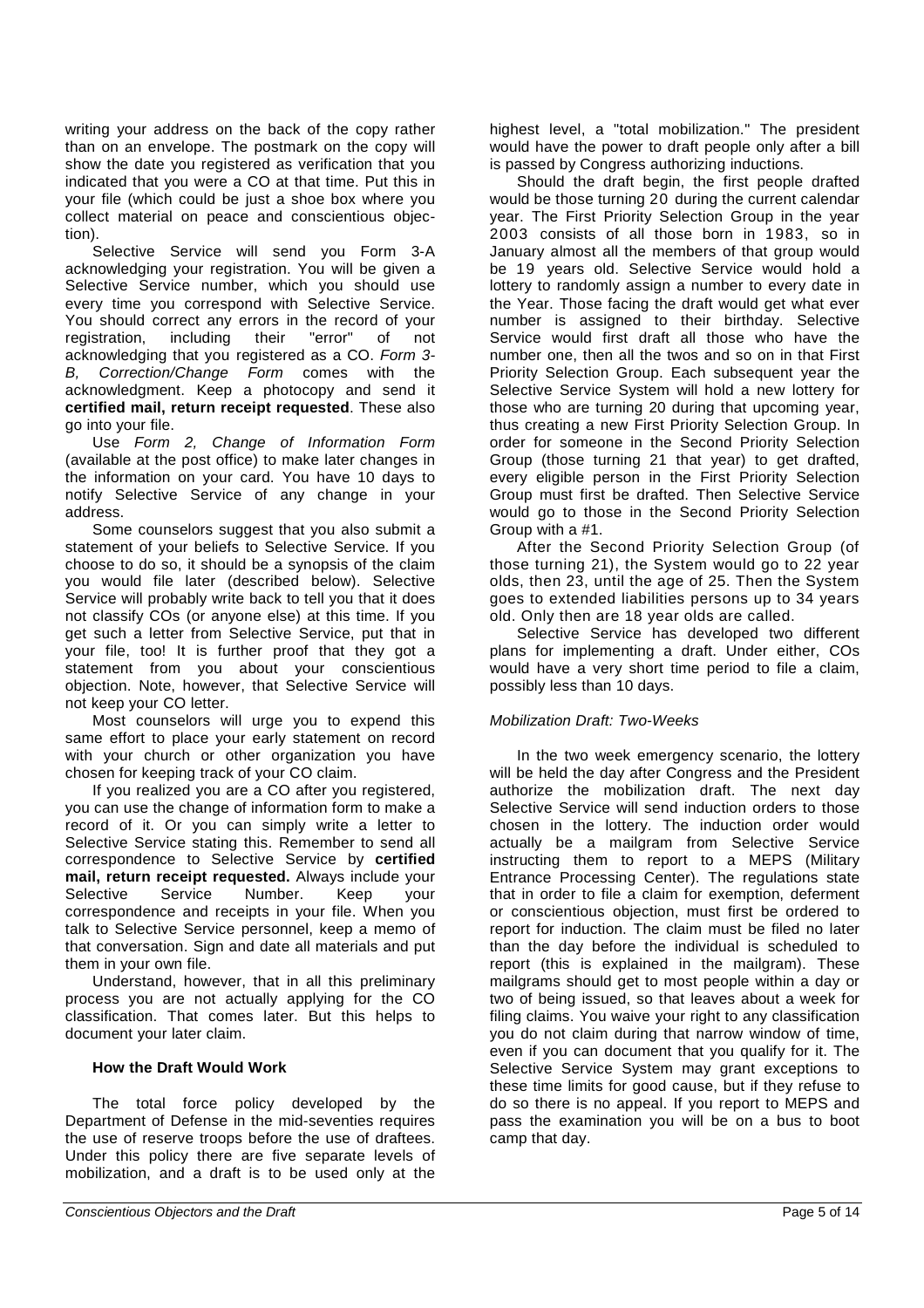#### Regular Draft: Six-Months

In the more likely six-month scenario, things are a little better but not much. Presumably, there would be a large amount of publicity about the decision to resume a draft and the Selective Service System gearing up to draft folks, so there will be some advanced warning. According to this scenario draftees would be ordered to report to the MEPS for a pre-induction physical. If they flunk the physical, they will be classified 4-F. Those who pass the physical will be classified 1-A, available for unrestricted military service. They will be informed of their right to apply for reclassification, given information on how to do that, and at least 10 days to file such a claim. They could be ordered to report for induction very quickly if they do not file a claim.

Whichever system Selective Service uses, once an individual properly files a claim—which means submitting the paperwork during the small window of time that Selective Service provides—that person cannot be drafted until there has been a final determination on the claim. Final determination means that appeals have been exhausted. If the claim is approved, the applicant will be reclassified and not drafted as long as he remains qualified for that classification. Be aware that those who get a deferment or exemption and later lose it go to the top of the order for being drafted. Those individuals would be drafted before the next person in the "First Priority Selection Group."

Your options are briefly explained in a booklet, Information for Registrants, which in the event of a draft should be available at post offices, Selective Service Area Offices, and your local draft board. In a mobilization draft, you may have to take the initiative to obtain the claims form yourself. In the six-month scenario, the procedures suggest that Selective Service will make the claims form (Form 8) available to you. Filing a claim at the proper time will result in Selective Service sending you the appropriate documentation forms for the claims you have made. **Remember to sign and date all documentation submitted to Selective Service. Material submitted by others should be signed and dated by them as well. SSS has a little known rule that allows boards to disregard documentation that is not dated and signed.** Include your Selective Service Number. When you file a claim for CO status, Selective Service will send you Form 22.

### **Claiming CO Status (Completing Form 22)**

SSS Form 22, Claim Documentation Form— Conscientious Objector, must be completed and you must also attach a statement of your beliefs. You may also include letters of support "from persons who have personal knowledge of your conscientious objection." It must be postmarked or delivered to the Area Office of Selective Service no later than the date

given on the form. (Usually 10 days from when it was sent.)

Form 22 has you check a box to "claim exemption from only training and service as a combatant member of the Armed Forces (Class 1-A-0)" or "all training and service as a member of the Armed Forces (Class 1-O)." For more information on these distinctions, see page 8 under the heading "Question 1: Stating Your Belief."

Form 22 also says "you must establish to the satisfaction of the board that you are conscientiously opposed to participation in [combatant or noncombatant] military training and service in any war, based on deeply held moral, ethical or religious beliefs."

The courts have determined that to qualify, you must be "sincere" in your beliefs. There is probably no difference between a "deeply held belief" and a "sincere" belief. All the preparations you made in keeping records about what you believe and have done, as well as the letters of support from those who know you personally and can vouch for your beliefs, will now become useful. The testimony of your witnesses will also help to show that you are sincere.

Part II of Form 22 reads: "Prepare and attach written responses to the information requested below. If you wish, you may attach letters from persons who know you and are familiar with your beliefs. You may also attach any other pertinent information you would like the Local Board to consider." This is when you must explain your claim and provide the supporting documents that you have been collecting. You are instructed to answer the following three questions:

- 1. Describe your beliefs which are the reasons for you claiming conscientious objection to combatant military training and service or to all military training and service.
- 2. Describe how and when you acquired these beliefs. Your answer may include such information as the influence of family members or other persons; training, if applicable; your<br>personal experiences: membership in experiences; membership in organizations; books and readings which influenced you.
- 3. Explain what most dearly shows that your beliefs are deeply held. You may wish to include a description of how your beliefs impact the way you live.

Your answers to these questions should be typed or computer generated and attached to Form 22. As always, be sure to sign and date them. Make several copies so that you, your witnesses, and your advisor have a chance to go over what you have provided the local board.

Part III asks you to "list below the names of individuals or organizations whose letters or documents you are submitting with this form to insure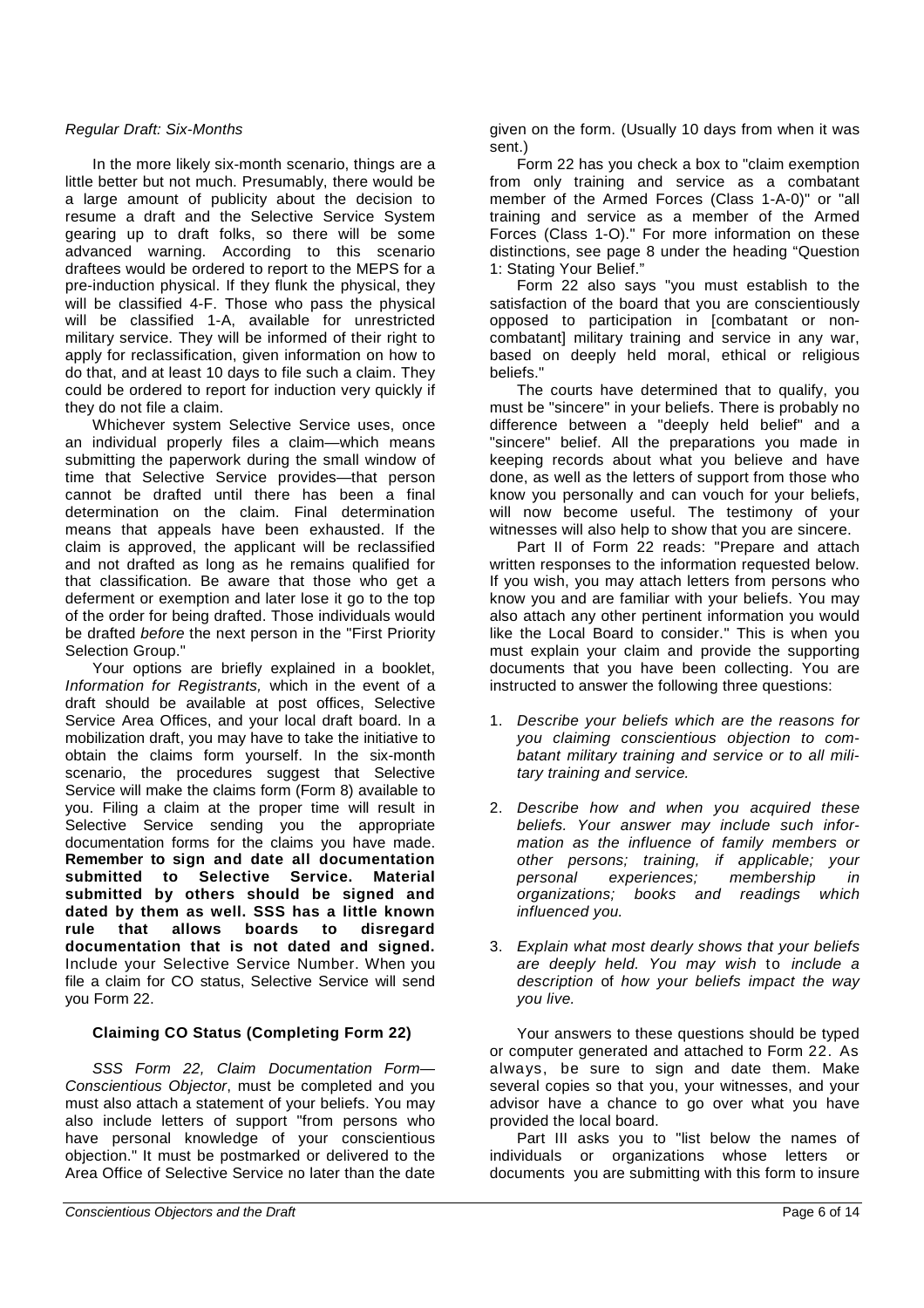that all the letters or documents have been received." There is enough room to list neatly all you intend to submit. If you submit too much, no one will bother to read it all. If you submit too little, you may not have met their expectations about support letters and other evidence of your belief and sincerity. The space is just about right for a half-a-dozen items to be listed.

Part IV requires you to certify "that all the information I have provided on this form and other documents that I am submitting to support this claim are true, accurate, and complete to the best of my knowledge and belief." Then you are instructed to date and sign the form.

Form 22 includes this warning: "Willful submission of false information is a violation of law and, upon conviction, is punishable by imprisonment for up to five years or a fine of not more than \$250,000, or both." A standard Selective Service System privacy act statement follows, telling what other government agencies may have access to your submissions.

#### **Answering the Three Questions: General Tips**

#### **Do:**

• The regulations direct that the answers should be concise, but you should be certain that your answer is sufficient. Answer in your own words.

 Be detailed enough explaining your belief so readers can see that the ideas you embrace are yours in a personal way. Write from your own perspective.

 If your convictions are based on a belief in God or Allah, say enough about your faith or religious principles to show how it makes you a CO. If the teachings and example of Jesus are important, show how you agree. If other important religious leaders influenced you, show how they affect your belief.

 If applicable, mention the commandments of Allah, God, or whatever teachings that affect your conduct. Include commandments such as those which instruct adherents not to kill, to love and respect all others, and to treat others as you wish to be treated yourself. If you are comfortable quoting chapter and verse, do so. Explain why it is a violation of God's will for you to enter the military.

**If your belief is not traditionally religious, it is** important to talk about your values, whether they are beliefs about love and compassion; about the sacredness, dignity, and inviolability of human life; about the brotherhood and sisterhood of human beings; or about a duty to pursue peace. Show how these beliefs apply to opposition to "participation in war."

 Tell the Board about the sources of your belief. If your religious education was important in developing your basic beliefs, mention it. The influence of your parents may be very important, especially if you

adopted their values. Talk about what kind of person they raised you to be.

 If the witnesses you will bring to the personal appearance significantly influenced your life, mention how they had an effect on you. Describe other people, books, films, events that were important; show their influence on your development of beliefs.

 Check the personal file you have been keeping for those records of your life and reflections which you might appropriately mention. Some of the papers in your file should be copied and included.

 Go over the materials you are going to submit with someone whose advice you trust, preferably the person who has been advising you about the draft. Make copies for yourself, your witnesses, and your advisor. Make a spare just in case you need it. Send it certified mail, return receipt requested, or carry it by hand to the Area Office and get a receipt for your documentation.

 If it is not possible for you to type your statement, write neatly and use a dark ink (it copies better).

#### **Do Not:**

 Do not say things you do not really believe. Your witnesses will have to affirm your statements, so be honest. Do not copy thoughts that are not the way you would say them, except where you plainly want to show that your views are like those of a particular religious or moral teaching.

 Do not antagonize board members. Think of things you can say that will be sympathetic with their positions.

 Remember that patriotism, a positive personal experience in the military, and a commitment to community service frequently motivate them.

 Sometimes they will have religious beliefs that are antagonistic to yours, and they will have a hard time understanding your beliefs. Broad generalizations about the motives of others, or especially derogatory comments, will do you little good and perhaps much harm. Attacking the intentions of those who are in the armed forces invites hostility from the board members. Most of them think the military is also working for peace.

 Avoid political arguments, both in your written statement and at your personal appearance. Remember that local board members may think that any political, sociological, or philosophical reasons are not allowed. Since political opinions are often passionately held, you may be "stepping on the toes" of board members.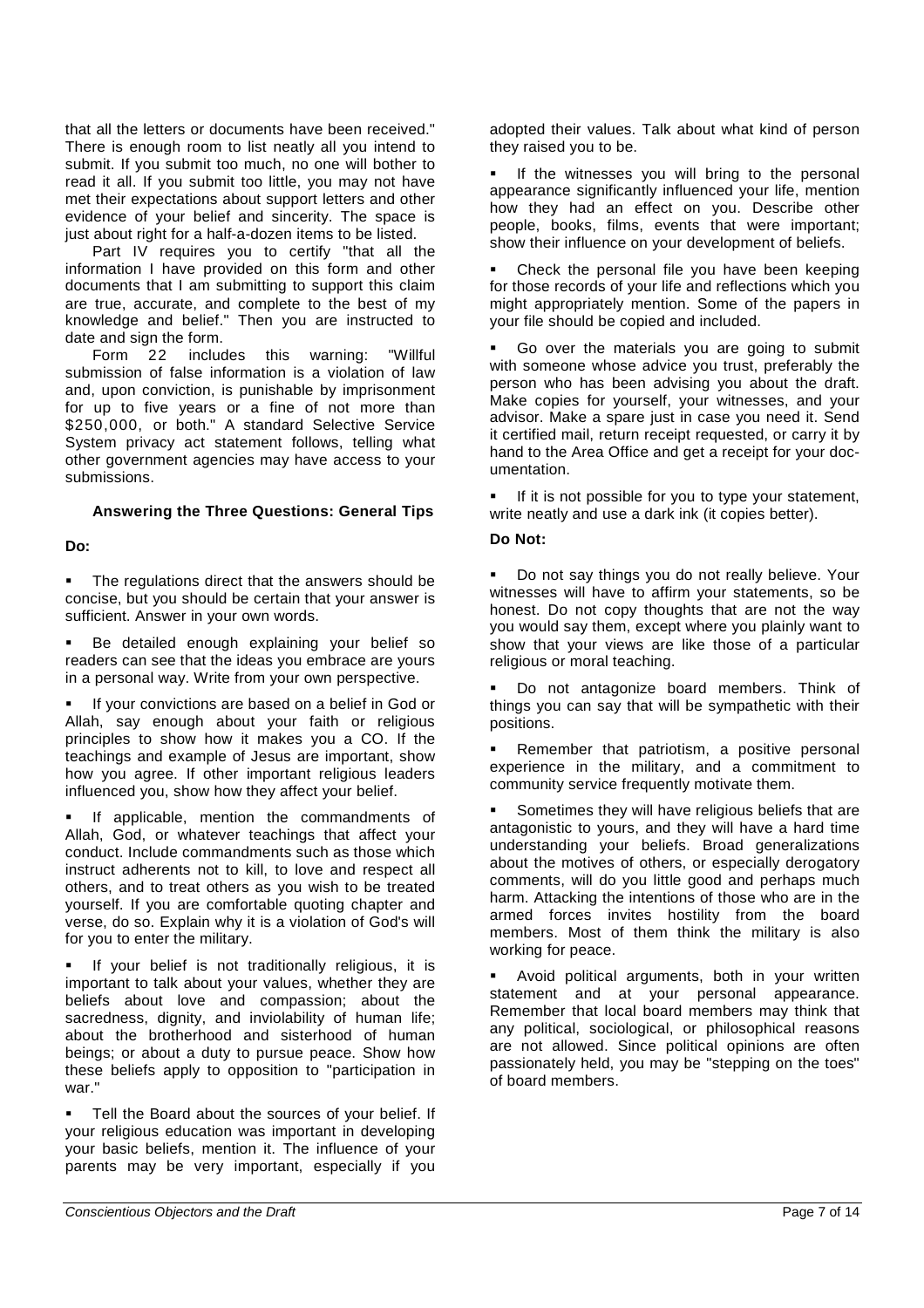#### **Question 1: Stating your belief.**

Describe -your beliefs which are the reasons for you claiming conscientious objection to combatant military training and service or to all military training and service.

First, talk it over with qualified persons and with those whom you know and trust. You will later have to explain these views to the local claims board. It may be helpful first to put down an outline of your main points. Then try to write some paragraphs that say what you mean. Write in your own words your conscientious objection to war. Come back to the project after it has had a chance to sit, and then revise it.

The statute requires that you be "opposed to participation in war in any form." Notice that an important part of the requirement is "participation." The issue is not an abstract one of whether or not you think there should be wars, but rather whether or not you can take part in one. Some COs would acknowledge that the civil authority has a right to conduct war, but their beliefs in a religious or moral authority will not allow them to take part. Other COs may even sympathize with the wars against oppressors, but they cannot in good conscience join in violent conflicts.

You are not required to say what you would have done in past wars, such as World War II. Many draft board members who have fought in a war might ask you about whether you would have taken part in previous wars. They recall their fears of Hitler or of Communism, and they suppose that a patriotic person would fight against these evils. So, despite the fact that you are not legally required to know what you would have done, be prepared to answer that question. $^5\,$ 

"Participation" implies that the real you—not some person like you who might have lived in a previous time or in some future time—must decide. What your parents did and what your God might require you to do in a divine intervention from outside ordinary history are not appropriate considerations in deciding your claim. If you had been alive to cope with Hitler's despotism, you would not be you. Jehovah's Witnesses, who are willing to fight in the war at the end of history, are nevertheless qualified to be COs. So, participation is the relevant criterion to define your relation to war. What are you willing to do personally if called to fight in a real war?

"War." not just any fighting or violence, is what you must object to. War is an organized activity for political ends. That is what you would be conscripted for. The use of police force, your own willingness to use force, what you would do if attacked, and whether or not you would defend another person, while important questions, are relevant only if you seek CO classification as a pacifist (someone who believes that no violence is right).

Some board members may have these questions in mind and press you to declare yourself. Ordinary

courtesy should prompt you to give honest answers and not offend the board member; so, you will want to think out what you would do in advance of the hearing $^6$ .

Violence can be distinguished from government decisions to go to war. Focus your written and oral statements on "war in any form."

The Supreme Court has determined that those who oppose participation in some wars, but not all wars, do not qualify as COs. Many religious traditions, while affirming that war is generally not good, set out standards for judging whether a particular war is justifiable. These traditions cite things such as "last resort," "proportionality," and "immunity of civilians," which must be satisfied for a particular war to be justifiable. Those who accept this teaching, and conclude that there are wars that they might in good conscience be able to participate in, do not qualify for CO status under current US law.

However, some of these so-called "selective objectors," by applying these principles to modern warfare, cannot project circumstances in which modern war will meet these tests of moral acceptability. Thus, some conscientious people, who do not think of themselves as pacifists, might qualify as COs by using carefully argued statements, showing there are no real wars in which they could conscientiously fight. These cases may be hard to win, however, with relatively unsophisticated local boards.

Even people who are clear that there are some wars that they would be willing to fight should consider filing for a CO claim if they cannot participate conscientiously in the unjust war they are being called to fight. Such a claim, though probably failing at the local board level, the appeals levels, and finally losing in court, would be the basis for mitigating any sentence given. In several court cases during the Vietnam era, and in some instances of noncooperation with the draft since 1980, judges have reduced sentences to court supervised community service or probation rather than imposing a prison sentence. Obviously, the assistance of an attorney who specializes in this sort of case would be important at an early stage. (And who knows, maybe a draft board will make a mistake and grant you CO status!)

At some point in answering question #1, you should provide information as to whether or nor your beliefs would allow you to serve as a non-combatant in the Army. You will have checked what category of service you are applying for on Form 22. Explain why you checked 1-O rather than 1-A-O.

Being a non-combatant, class 1-A-O, simply means you could not be required to carry or use a weapon, or be trained in the use of weapons, but otherwise, you are a regular member of the military It does not mean that you would not be sent into a combat zone. In fact, the most common assignment of COs in the military has been to the medical corps, and in time of war they were often on the front lines.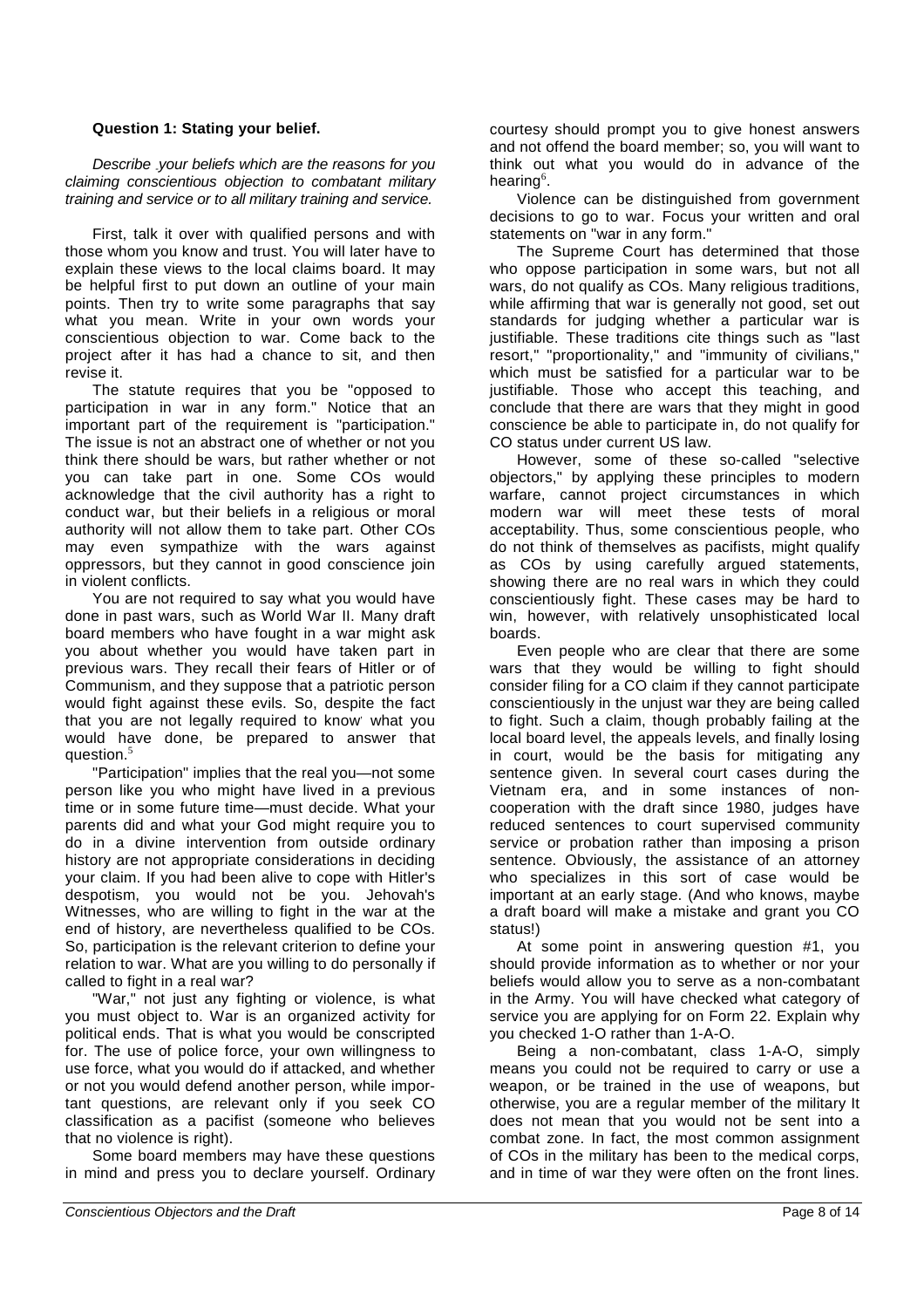The primary job of a medic is to keep the troops in good physical condition so they can fight most effectively. This may mean deferring treatment for critically wounded or innocent civilians to treat those with minor injuries who could continue the battle.

On the eve of the Normandy invasion, General Patton said, "Every single man in this Army plays a vital role... Every department, every unit, is important in the vast scheme of this war. The ordinance men are needed to supply the guns and machinery of war to keep us rolling. The Quartermaster is needed to bring up food and clothes—because where we are going there isn't a hell of a lot to steal."

This obviously creates a moral dilemma for many conscientious objectors who are opposed to "participation in war in any form." If you think you could be a CO in the military, you should think carefully about these things. Central Committee for Conscientious Objectors' Handbook for Conscientious Objectors has a full chapter on thinking through this option as does The Center on Conscience And War's Draft Counselors Manual; see the bibliography.

#### **Question 2: Explaining the source of your beliefs.**

Describe how and when you acquired these beliefs. Your answer may include such information as the influence of family members or other persons; training experiences; membership in organizations; books and readings which influenced you.

The second test of a CO claim is that you must be opposed to war by "reason of religious training and belief." This requirement has been defined by the Supreme Court to eliminate any favoritism toward a particular religion. While you must demonstrate to the local board that your beliefs are religious, the meaning of "religion" includes moral and ethical beliefs that are in opposition to a participation in war. These moral and ethical beliefs, however, must be central in your life, and instill in you a duty of conscience as religious beliefs do for others.

The Court has affirmed "conscientious" belief as "religious training and belief." The courts have also held that a claim cannot be denied because the applicant cannot point to particular training to believe that participation in war is wrong.

Think about how your beliefs developed. Your explanation of why you believe this way should show how those beliefs are integrated into your personal history, and thus "sincere." When you point out the sources of your belief, the moral/ethical/religious foundations for your convictions, you describe the threads that come together to weave the fabric of conviction.

If your beliefs are closely related to your own religious body's statements, you will want to consult them, both to be clear where you agree and where you do not agree. You may want to include the statements from your religious tradition, if you are

going to rely on them, when you submit your claim. You should consult your pastor or religious counselor to get that information, or consult THE CENTER ON CONSCIENCE AND WAR's collection of religious statements, Words of Conscience. THE CENTER ON CONSCIENCE AND WAR also stocks materials from some churches and religious groups.

Your answer may include such information as the influence of family members or other persons; training, if applicable; your personal experiences; membership in organizations; books and readings which influenced you.

Negative experiences can be particularly telling. Maybe seeing the destructiveness of gang violence in your community caused you to reject violence as a way of resolving conflict. Maybe a traumatic eventbeing in a car crash or witnessing the attack on the World Trade Center shook you to the core of your being and caused a sudden change in your attitudes about violence. Even getting the notice from Selective Service, and for the first time confronting the possibility of your own participation in war, could have brought on a sudden change of heart. Whatever it was, explain it in answering this question.

In 1948 Congress added a requirement that COs had to believe in a Supreme Being to qualify. The Supreme Court threw out that limitation in 1965 in the case of United States v. Seeger (380 U. S. 163), finding that "A sincere and meaningful belief which occupies in the life of its possessor a place parallel to that filled by the God of those admittedly qualifying for the exemption comes within the statutory definition."

According to law, your belief must not be based essentially on political, sociological, economic or philosophical considerations. These factors may certainly be taken into account in relation to the basic belief, but they cannot be the basis of the claim. Please note that some Selective Service personnel may incorrectly think that these considerations cannot be included at all in a valid CO claim. The exclusion of philosophy as a reason does not exclude what some call a "philosophy of life." In Welsh v. Tarr, (1970), the Supreme Court held that Welsh qualified even though he crossed out the word "religious" in the definition given on the form he used. He wrote that his belief was moral and ethical. Building on the Seeger case, the Supreme Court ruled that he qualified.

Your opposition to war cannot be a "merely personal moral code." The Supreme Court has defined such a code narrowly to limit it to expediency or getting out of the draft for your own convenience. Your belief, to qualify, must be about something more important than your survival alone, and should be related to higher values, such as religious belief.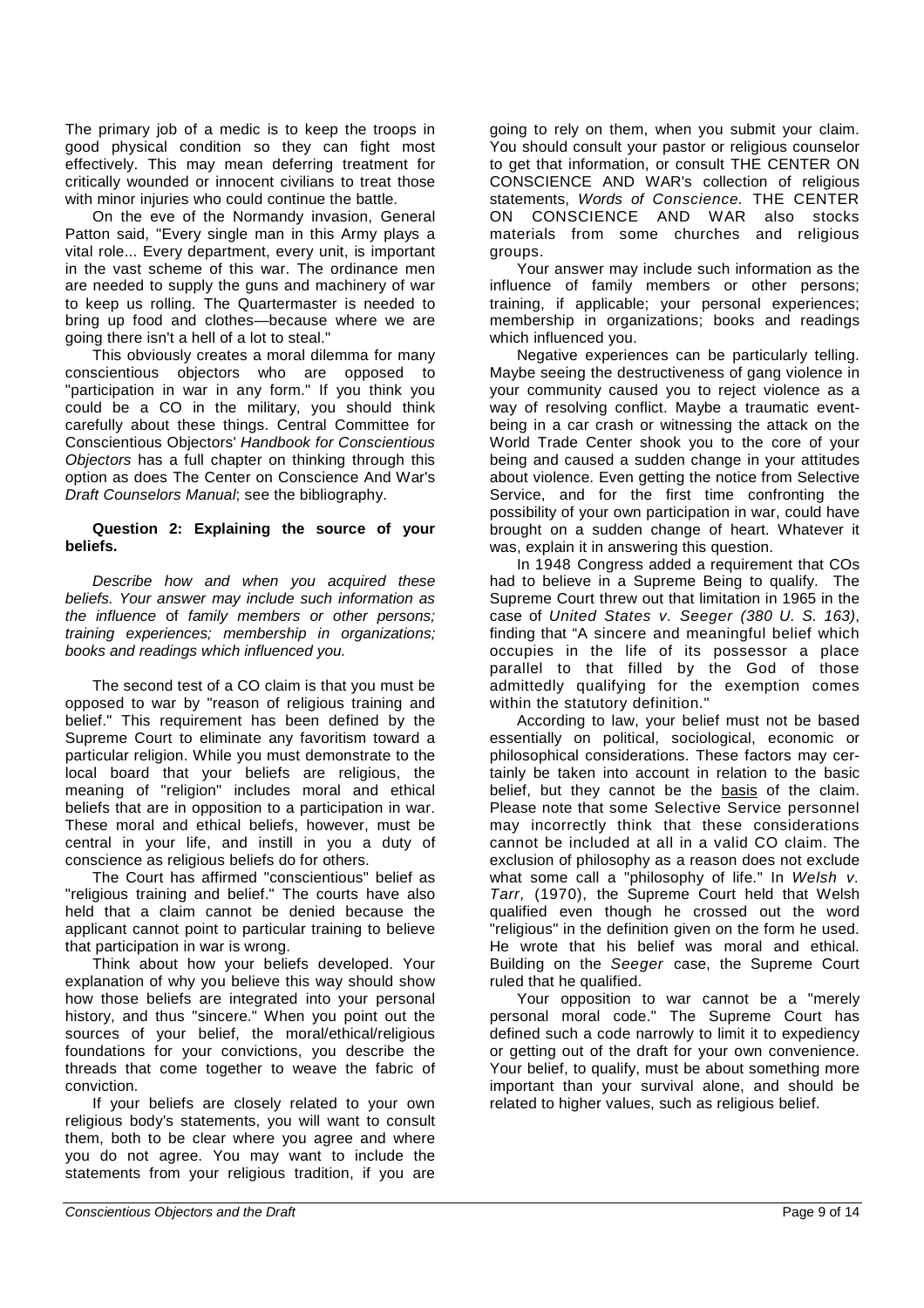#### **Question 3: Show how you live your beliefs.**

Explain what most clearly shows that your beliefs are deeply held. You may wish to include a description of how your beliefs affect the way you live.

The third criterion is very important. Since your beliefs are something inside your head and heart, they cannot be examined directly. The fact that you really believe what you claim to believe is not easy to show. You can talk about your beliefs. You can show that you expressed them many times and in ways separate from your interest in impressing the local board. You can get others to tell the board in letters or in person that they know you to have these beliefs. Most of all, you can show that you act consistently with those beliefs.

Showing a negative belief-not participating in waris harder. But such a belief really is part of a larger belief system about peace, caring for others, nonviolence, obedience to God, simplicity, and a host of other concerns you may have.

Showing that your other beliefs and actions are consistent with your CO beliefs is a good way to show the sincerity of your beliefs about not participating in war. Doing positive acts of service to others, belonging to a church or synagogue and to organizations working for peace and justice, preparing for work that contributes to the highest values in our world, are all consistent with being a CO. While consistency is not the same as sincerity, sincerity is reflected in it.

You may have wanted to be completely consistent, but that is too much to expect. The times you have gotten angry and fought back do not disqualify you from your CO claim. The local claims board should recognize that you are human and make mistakes. Who among us is fully consistent? As you try out different experiences and get involved in living, it is not always easy to bring harmony to the many impulses that drive your choices. But an important way of showing sincerity is being consistent about beliefs and actions that fit with being opposed to taking the lives of others in war.

That record of what you have done for peace and non-violence, in service to others, and through advocacy for justice will therefore help to demonstrate sincerity. Keep papers you wrote for school, clippings of articles that impressed you, newspaper reports of activities you did like a "walk for hunger" or attendance at meetings, rallies, and religious observances. If you have become a member of a group that is organized for peace, and whose purposes are consistent with being a CO, such as a peace fellowship, a local peace center, FOR (the Fellowship of Reconciliation), ANSWER (Act Now to Stop War and End Racism), Peace Action, War Resisters League, or the National Draft Resistance Committee, mention that as a part of your answer to this question.

#### **Support From Others**

Letters of support and witnesses who will testify when you have your hearing will be valuable for convincing the local board. Your supporters should sec your answers to Form 22 before they write or testify.

The process of explaining your beliefs to those you ask for help will clarify your beliefs in your own mind and give you invaluable practice articulating those beliefs for when you explain them to the local claims board. Having these secondary proofs of belief are a real help for all COs as they make their claims, especially those likely to "choke up" when they face board members.

#### **Personal Appearance Before a Draft Board**

The personal appearance gives the board a chance to meet you, presumably to judge your "sincerity." It also gives them the opportunity to ask you questions about things that they might not understand in your written claim and to ask questions looking for inconsistencies or to try to trip you up. The hearing also gives you the opportunity to describe the essence of your claim and call the board's attention to the most important sections of the written materials that you've submitted.

From the beginning of your preparations, try answering out loud to other people the questions you expect to be asked. There is a big difference between figuring out what you believe and telling others about it so they can understand you.

Be careful to maintain a style in writing and conduct at the personal appearance in keeping with your peaceable intentions. Do not let the hostility of board members hook you. The local board is taught to take your "demeanor" into account, so do not be strident, self-righteous, or angry.

According to the procedures manuals, you should have at least 20 minutes at the personal appearance. That is not very much time, so you should prepare for it carefully. Be prepared to make a brief summary of your claim. The local board could have had several others appearing before you do, so board members may be tired and have short attention spans.

In some circumstances it may be possible for you to attend the CO review hearing of someone else processed before you, which is an excellent opportunity to watch your board in action. Your draft counselor or clergy may be able to arrange this visit.

Practice what you want to say. Some local draft counseling groups and youth groups will arrange a mock draft board appearance. Try to anticipate the questions you may be asked. Some local board members may ask what you would do if attacked, what you would do to protect someone you love if they were attacked, or what you would do in a particular war in the past or future. Go back over the discussion in this booklet, or get additional help from others, or consult the materials in the bibliography.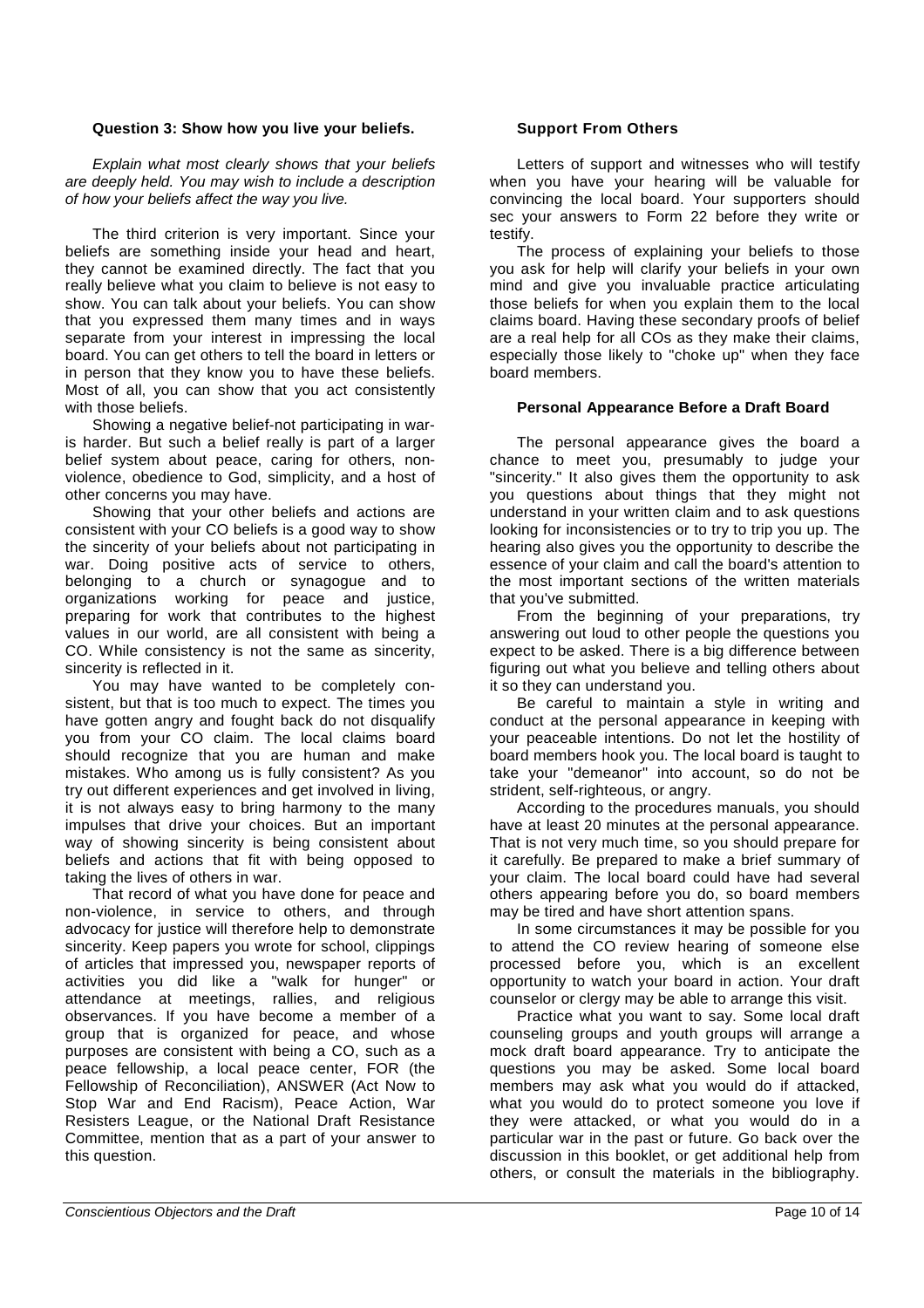Think about this ahead of time so you have some idea of how you will respond.

There is a good chance that you will be asked about your reaction to the attacks on Sept. 11, 2001. If you opposed the U.S. military assault on Afghanistan, you may be asked why, and how you think the U.S. should have responded to that attack. You may or may not have a good response to those questions; you are not required to know how to solve all the world's problems. Competent people of good will disagree on many policy issues. The important question for a CO is: Could you actually participate in killing others in war? So bring each question back to this point. But it is important to think about these things, so the questions do not catch you completely by surprise.

You should ask to have your hearing open to the public. This is your right. Your friends can come to give you moral support. But the hearing can be closed if the people you bring are disruptive.

Do not miss your personal appearance! Arrive on time. Make sure your witnesses and advisor, if you have any, are briefed and also in attendance. If you fail to make it to the personal appearance, you must state your reasons and request that it be rescheduled within five days.

Keep Cool. When you go over your case with the local board it may be helpful to find out whether the members have had a chance to read your file. Be prepared to summarize it for them.

Make sure that after about ten minutes your witnesses have a chance to speak on your behalf or you may lose the chance for them to present their information. If they wrote letters for you, you will want to refer the board members to that information in your file.

If you have anything to present to the board which was not submitted in advance, you should have copies for all the board members. Ask for questions if they do not initiate them; you want to be able to respond to any doubts they may have. They may start out asking questions, and leave you little opportunity to get across the points you intended to make. If so you should ask for the opportunity to make a statement before the hearing is over.

After you are dismissed, make a record of [lie principal points in the hearing. You will not be allowed to bring a tape recorder or a camera. Your witnesses and, if the hearing was open to the public, your friends can take notes to help you make a record, or write their own summary of the proceedings. The board will not make a transcript of what happened, so it will be helpful if you submit your summary for the record. You may need it if you have to appeal an unfavorable decision. The Board may enter into the record its summary of the hearing.

The board members will probably vote on your case soon after you leave the room. They will inform you of their decision on Form 110, Notice of Classification. If they reject your claim, they are

required to give reasons. They will also inform you of appeal rights.

#### **About Draft Boards**

The local board members tend to be motivated by patriotism and sympathy with the military. Their readiness to volunteer is closely related to how much they want the draft to succeed and to get young men to serve in the military, although board members cannot be currently in the military or retired from the military. The military officers who do the recruiting for the board membership tend to use their military and veterans connections to find willing volunteers.

The local claims boards staff will be military personnel (reservists, National Guard and military recruiters), not civilians. Since these career military, reservists, and National Guardsmen are usually unfamiliar with COs and have understandably a different point of view about participation in war, it is unlikely that they will be sympathetic and supportive.

The training of the local boards, while stressing fairness, has been seriously prejudiced by materials emphasizing how to reject CO claimants and reinforcing old stereotypes. Even if this changes, it will be hard to undo the impressions made in the original training.

The circumstances in which a CO claim will be made and processed will not be favorable to a calm and dispassionate assessment of its merit. Congress probably will have declared a National Defense Emergency or even declared war. It will have restored to the President the power to induct draftees. There will be a climate of public opinion in favor of war. Censorship may even have been invoked to silence contrary opinions.

The local claims boards will have to act quickly to determine the merits of CO claims. Selective Service fears that invalid claims delayed too long would cause some registrants to be inducted prematurely, since the rejected CO claimant should have gone instead. Local claims boards could feel under pressure to decide many cases at a single sitting, giving insufficient time to their individual merits.

Thus, the circumstances, the orientation of the local board to its task, and the staffing are all prejudicial to the CO claimant. However, none of these factors should be so influential that a properly made claim should be rejected. The case law for COs is now so well-established that a properly argued bona fide claim is likely to win in court.

#### **Appeals**

You have a right to appeal a decision by the local board. To appeal, return part three of Form 110 or simply write "I appeal" on a piece of paper, sign it, date it, and **include your selective service number**. Do not forget to request a personal appearance when you appeal.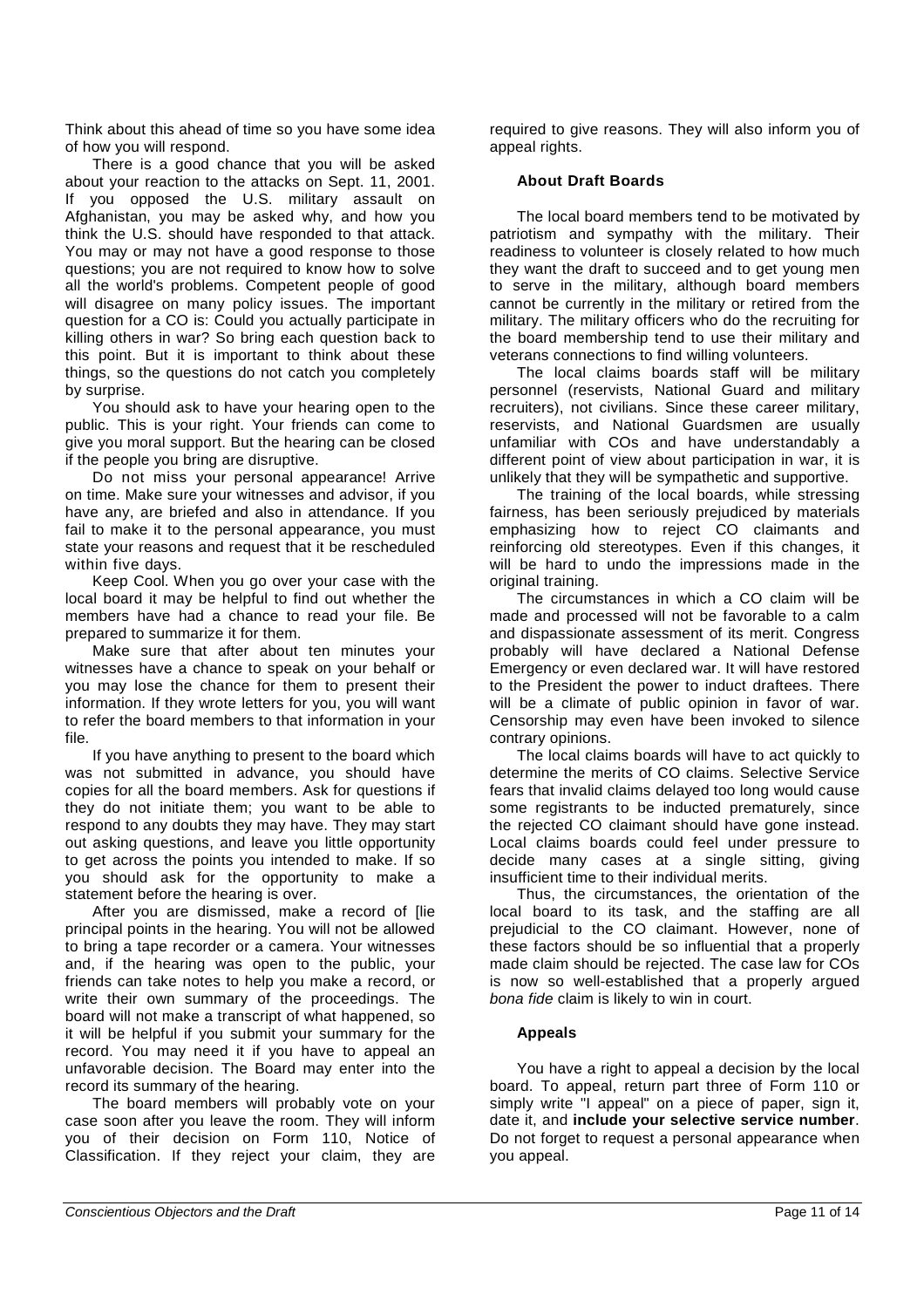You have fifteen days to appeal a denial of your CO claim by the local claims board. In those few days, you should get expert assistance. Your appeal must be postmarked or delivered to the area office that denied your claim by fifteen days from the date of issuance on the Notice of Classification. If you mail it, remember to send it certified mail, return receipt requested, and keep a copy.

Your Selective Service file should always be available to you for review, except when it is being forwarded to the appeal board. Basically, it is to be forwarded to the appeal board no sooner than 7 days after the Selective Service acknowledges receipt of your appeal. Together with your advisor, draft counselor or attorney, you should review the reasons for rejection, the evidence in your file, and determine whether to add new information in your appeal. Check for defects in both the minutes of the local board and the record of the procedures recorded in your file. Before the 7 days expire you should submit your own summary of the hearing to be included in the file. In addition, you should submit you own analysis of the errors in the file, hearing or conclusion of the denial of your claim. Remember to sign and date everything.

Selective Service will notify you of the receipt of your appeal and the date, time and place for your personal appearance. You will be given at least ten days notice of the time, place, and date of the hearing. You cannot present witnesses, but you can have an advisor present at the appeal hearing, and you can bring friends for support. Consider requesting that the hearing be open to the public. All those present can assist by working with you to prepare a summary afterward.

If the appeal fails at the district level you may again appeal the denial if there is at least one dissenting vote. This time the appeal is to the National Appeal Board.

Informal appeals to people in the system can be made from the time the claim first began. The directors at each level have the power to appeal for or against you. You can approach state and regional directors for their help. They can sometimes be reached by telephone as well as by mail. You can write the National Director. He has the additional power of being able to reclassify you on his own. His aides will probably refer the letter to the office of the General Counsel. If a serious procedural error occurred, you can expect the Selective Service System to respond to correct a mistake.

Sometimes the Governor's office or a Congressional Representative can intervene to find out what is going wrong and suggest solutions. Often it is helpful to use both the formal and informal routes at the same time.

#### **Types of CO Service**

1-A-O conscientious objectors (those who claim exemption from training and service as a combatant) will be drafted into the military as non-combatants.

All jobs must be with government or nonprofit agencies. You must work at least 35 hours a week for 2 years. Hospitals and other social service agencies are the usual places where people are assigned. Jobs with church service organizations will still be among the most available and attractive, even though they tend to pay poorly. Employers are urged, but not required, to pay the going rate.

When you are ordered to alternative service you will be sent a questionnaire to identify your education, training, skills, and interests in order to help Selective Service assign you to an appropriate job. If the job to which you have been assigned violates your CO beliefs, you have the right to appeal the assignment to a Civilian Review Board. The decision of the Review Board cannot be appealed officially, but informal appeals can still be used.

Section IV of the Skills Questionnaire provides an opportunity for you to propose your own job. Generally, proposals will be accepted if the job meets the legal definition of work and the prospective employer agrees to hire you for that job and agrees to the terms Selective Service requires. The employer must enter into a formal agreement with the Selective Service System.

You will want to consult your advisors, your religious organization, and other job sources as you look for a job. Since you will have to work in it for twenty-four months, you have a big stake in finding the right one. Under normal circumstances, you are expected to be at your alternative service job within 30 days of receiving your Order to Perform Alternative Service.

There are procedures for changing jobs, getting medical assistance, and dealing with problems on the job. Travel to and from the job will be provided by Selective Service, except for jobs overseas.

During alternative service, the employer will be required to report to Selective Service that your work performance is satisfactory. If the alternative service position was arranged in cooperation with a national agency such as the United Methodist Voluntary Service, Brethren Volunteer Service, Mennonite Voluntary Service, the Lutheran Volunteer Corps, or the Jesuit Volunteer Corps, the staff persons with coordinating responsibility will assist in making those evaluations and dealing with problems on the job.

During a time in which COs are being assigned to alternative service, Center on Conscience & War will actively coordinate the work of many national employers and will provide a job finder service. It will also intercede with Selective Service to improve the administration of alternative service.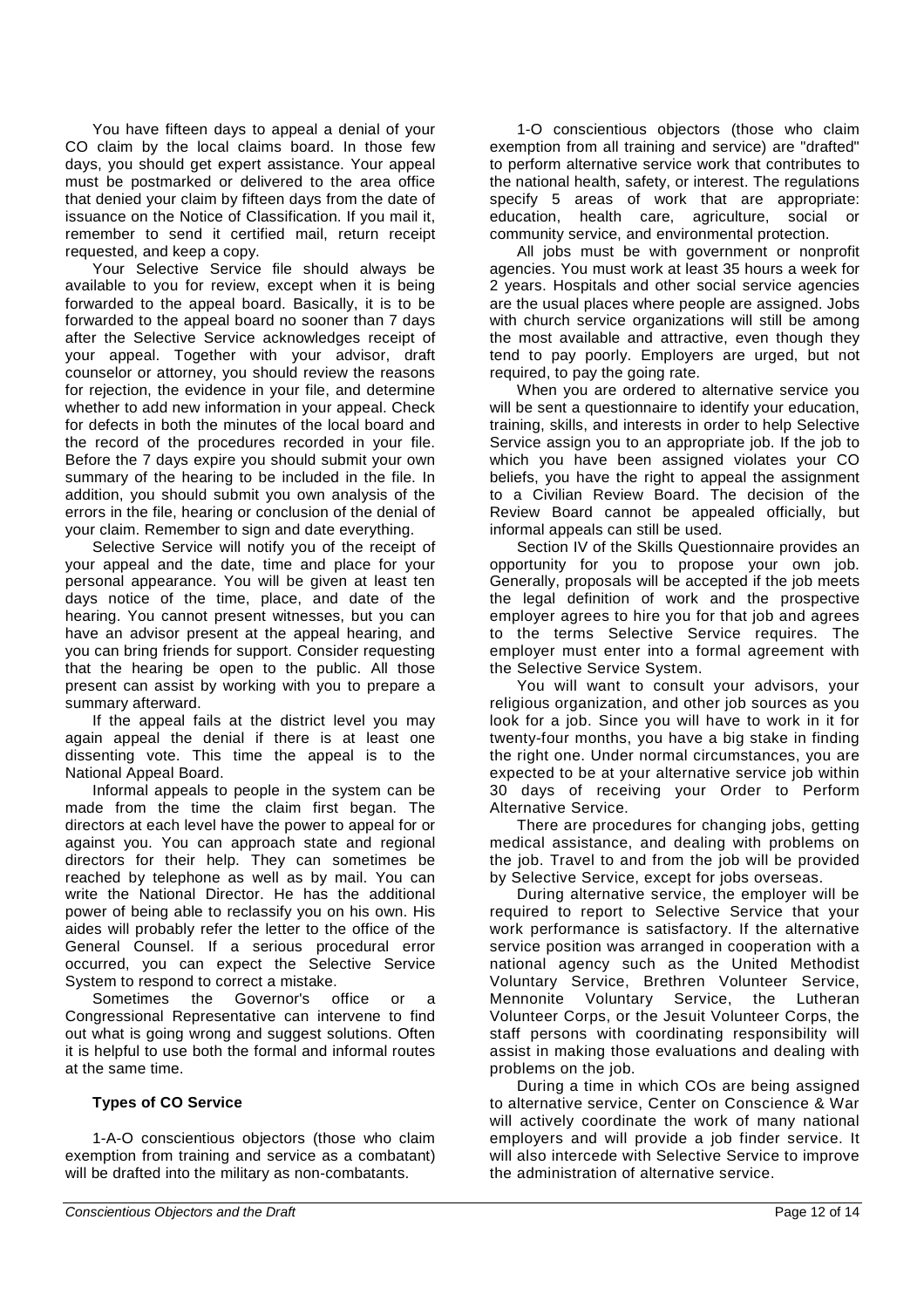#### **Bibliography**

Both CCW and CCCO maintain literature services. Write them for their current list:

Center on Conscience & War (CCW) 1830 Connecticut Ave. NW Washington, DC 20009 (202) 483-2220 or 1-800-379-2679 www.nisbco.org Email: nisbco@nisbco.org

CCCO (Central Committee on Conscientious Objectors) 1515 Cherry Street Philadelphia, PA 19102 www.objector.org

CCCO Western Region 630 20th Street Oakland, CA 94612.

Bibliography on Conscientious Objection by Dan Cole. Annotated list. www.nisbco.org

Call to Conscience, Jews, Judaism and Conscientious Objection, by Albert S. Axelrad. Nyack, NY, Jewish Peace Fellowship, 1986. 207 pp. \$14.95. Superb compendium of background statements and sound advice.

Draft Counselor's Manual, 6<sup>th</sup> Edition by J. E. McNeil and Bill Galvin (based on previous work by Charles Maresca) The Center on Conscience and War \$25. (\$30. with a binder) This is the only complete review of the draft law, including how it affects COs. Contains sample forms, medical standards, opinions on legal questions. Cost includes the first six months of the periodic

updating service which replaces whole sections of the text and provides new regulations with commentary so that the manual is always current.

Handbook for Conscientious Objectors, by<br>
oert Seelev. Central Committee for Robert Seeley, Central Committee for Conscientious Objectors. 12th ed., 1982. This edition is almost current with present law, and contains discussion of issues of importance to COs. Don't rely on earlier editions for information about the operation of the draft.

What Would You Do, by John Howard Yoder. Scottdale, Pennsylvania, Herald Press, 1983. 115 pp. \$4.95. Analysis and personal answers to those tough questions draft boards like to ask.

Who Is a CO? The Center on Conscience and War. Free. Quantity price @ \$0.20. Addresses concern about participating in war and the CO option in terms of the legal requirements.

Words of Conscience, 11th ed., Rachel S. Zuses. The Center on Conscience and War 2001. 182 pp. \$15. The standard reference on religious statements on CO, includes compilation of official statements with unofficial ones and personal statements; additional help in thinking through a CO claim.

Wrestling with your Conscience. Jewish Peace Fellowship.

Jailed for Peace, by Steven M. Kohn. Westport, CT, Greenwood Press, Inc., 1986. Paperback, \$9.95. Already the standard history of American Draft Law Violators from 1658-1985.